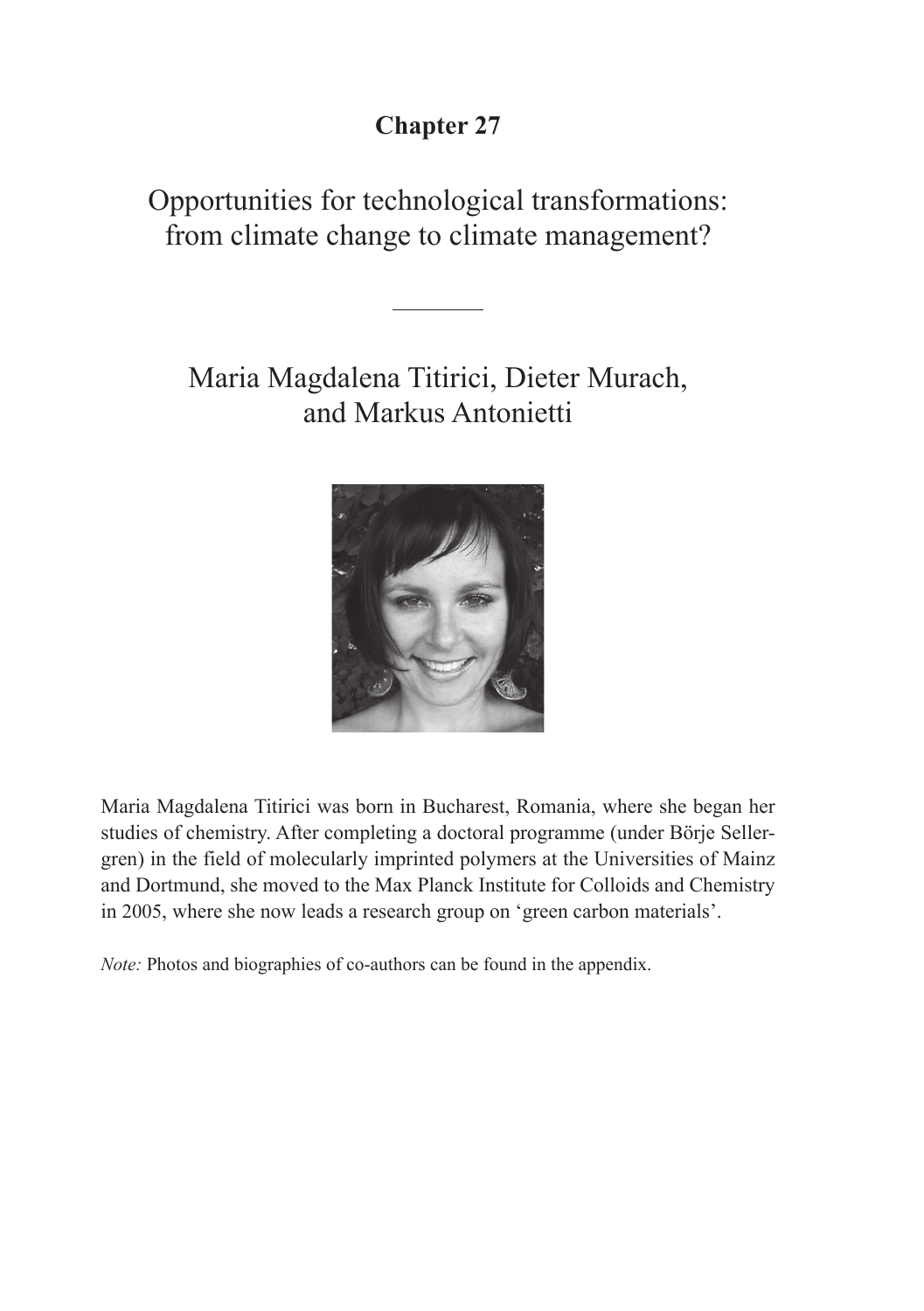### **The concept of carbon-negative products and a carbon-negative industry**

We are still living, mentally and politically, in the 'oil age'. Overall oil production, which secures mankind's core requirements for energy and raw materials, sums up to about four billion tonnes of crude oil per year, equivalent to a cube with sides measuring four kilometres in length (official statistics of the US government, see IPM). Assuming a price of USD 100 per barrel, this translates into an economic value of USD 2.5 trillion. Crude oil, however, is running short already, and this will lead to further distribution conflicts, wars to control access to energy, economic depression, and poverty in the Third World. A reliable supply of oil is also a matter of existence for the chemical industry. Plastics, pharmaceuticals, and most objects we use in our daily lives would simply vanish without oil. The third, presumably most urgent issue associated with the oil economy is climate change and the protection of the atmosphere. As essentially all oil ends up sooner or later as  $CO<sub>2</sub>$  in the Earth system, an additional consequence of the oil economy is the generation of an excess 12.5 billion tonnes of  $CO<sub>2</sub>$  per year, with known and undisputed implications for the world's climate.

This is a typical 'dinosaur trap': the individual facts are not questioned, but governments and industrial leaders propose only marginal changes to handle the inevitable. Reducing the discussion to a debate on ways to secure cheap and available energy or to open extra energy resources is too simple by far. The problem to be solved is the simultaneous optimization of the complex interactions between the production of energy, the consumption of raw materials, and the destabilization of our atmosphere. This obviously has to occur not on a national basis but on the world scale.

One of the typical 'marginal' solutions suggested by politics is to replace minor parts of the energy and raw material stream by biomass energy products. This includes, besides direct combustion, fermentation of carbohydrates to produce ethanol fuels, the cultivation of oil seeds ('biodiesel'), or the generation of biogas via anaerobic digestion (Powlson *et al.*, 2005). The so-called first generation biofuel technologies are not unquestioned today: there are clear indications that, considering the whole supply chain, such measures may even harm more than they contribute to a solution (see Creutzig and Kammen, this volume). A detailed summary of analyses of the energy efficiencies, costs, and biological impact of such procedures was published by Gustavsson *et al.* as early as 1995 and was essentially confirmed in a new report published on behalf of the Association of the German Industry (McKinsey & Company, 2007). In the present context it is important to state that all types of biological fuel production schemes can at best only lower the further increase of  $CO_2$ , but cannot compensate for the already emitted  $CO_2$  from fossil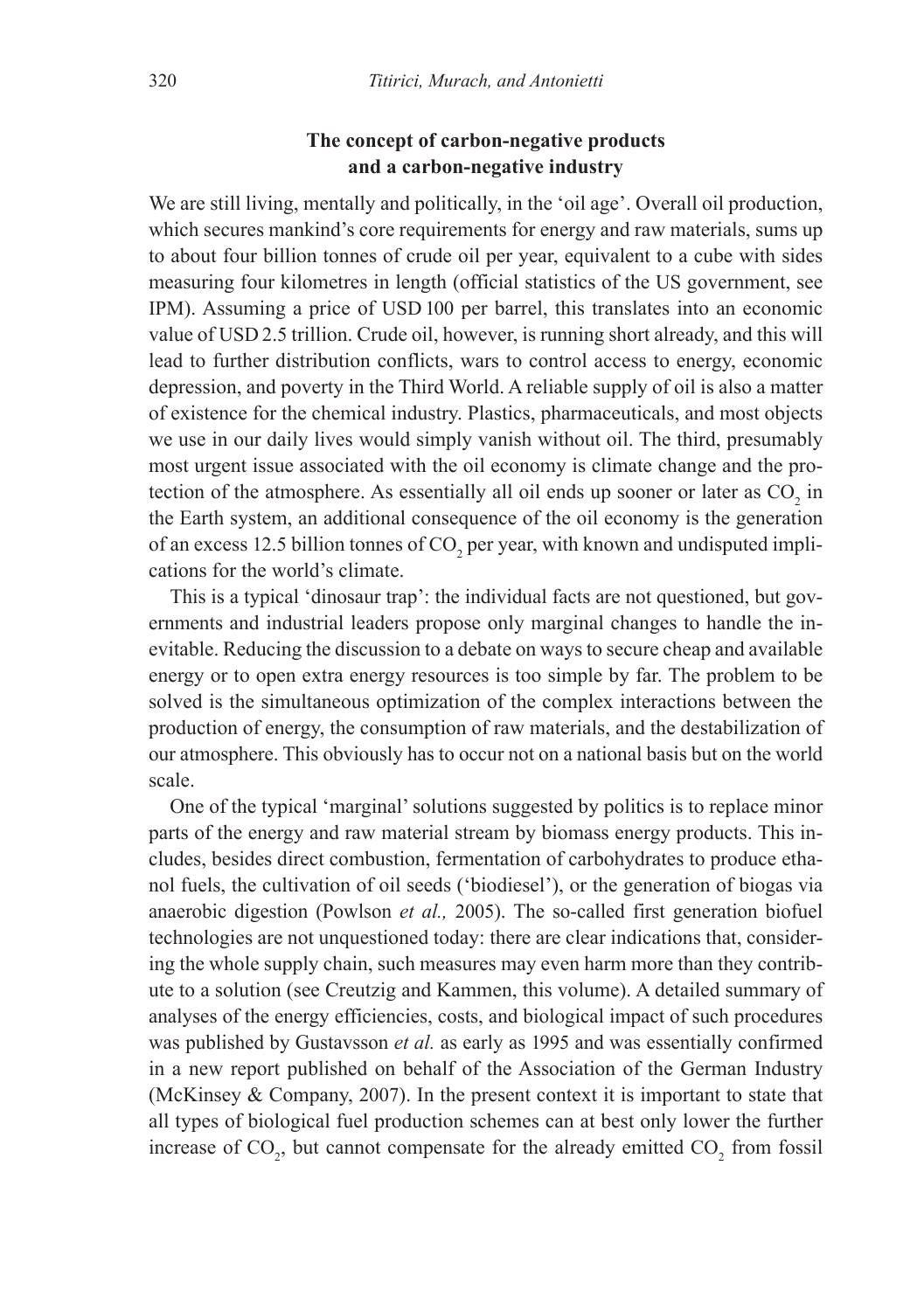resources. This means that current biofuels do not help to solve the 'problem-triangle' of energy, resources and climate.

What would a really useful solution look like? It is obvious that evolutionary changes of current technology will not help us move out of this trap, but that technological transformations or technology leaps are urgently required. Systematic use of the sun for harvesting energy is certainly a transformation that could help to satisfy the energy demands of the world. However, this is not the focus of this essay. Instead, we will focus on describing how to achieve a carbon-negative energy system.

When considering climate change and the role of  $CO<sub>2</sub>$ , it would be highly desirable not only to slow down further  $CO_2$  emissions, but to reduce the total amount of  $CO<sub>2</sub>$  in the atmosphere. The idea is not only to provide a 'zero emission' energy system, but potentially to generate a new chemical 'CO<sub>2</sub> disposal' or  $CO_2$ -negative industry, i.e., an industry that allows  $CO_2$  to be taken out of the atmosphere and deposited securely through chemical transformation into stable substances. This thought, as simple as it is, is only rarely brought up in discussions on global sustainability (Read, 2006). It means that the search for new and efficient carbon deposits has to be reiterated also from a chemistry point of view. Optimally, material benefits for society would emerge from the disposal of carbon by creating consumer products. This type of technological transformation is discussed in the present essay.

The most important carbon converter, which binds  $CO_2$  from the atmosphere, is certainly biomass. A rough estimate of terrestrial biomass growth amounts to 118 billion tonnes per year, when calculated as dry matter (Lieth *et al.*, 1975, pp. 205–6; Bobleter, 1994). As biomass contains about 0.4 mass equivalents of carbon, removal of 8.5 % of the freshly produced biomass from the active geosystem would compensate for all  $CO_2$  emissions from oil. Biomass, however, is just a short-term, temporary carbon sink, as microbial decomposition releases exactly the amount of  $CO<sub>2</sub>$  formerly bound in plant materials. To make biomass 'effective' as a carbon sink, the carbon in the biomass has to be fixed by 'low-tech' operations. Coal formation is obviously one of the natural conversion schemes that were active in the past on the largest scale. The sort of measure needed to protect the atmosphere is of a similar dimension: in principle, mankind has to re-create and speed up the transformation of plant material to coal, in other words, to create a new industry which converts about 10% of the world's biomass into useful carbon products and deposits.

The task to convert biomass into long-term carbon deposits seems challenging but is in our opinion in fact manageable. About 14 billion tonnes of biomass per year are produced in agricultural cycles, of which 12 billion tonnes per year are essentially thrown away as by-products. Examples of such product-by-product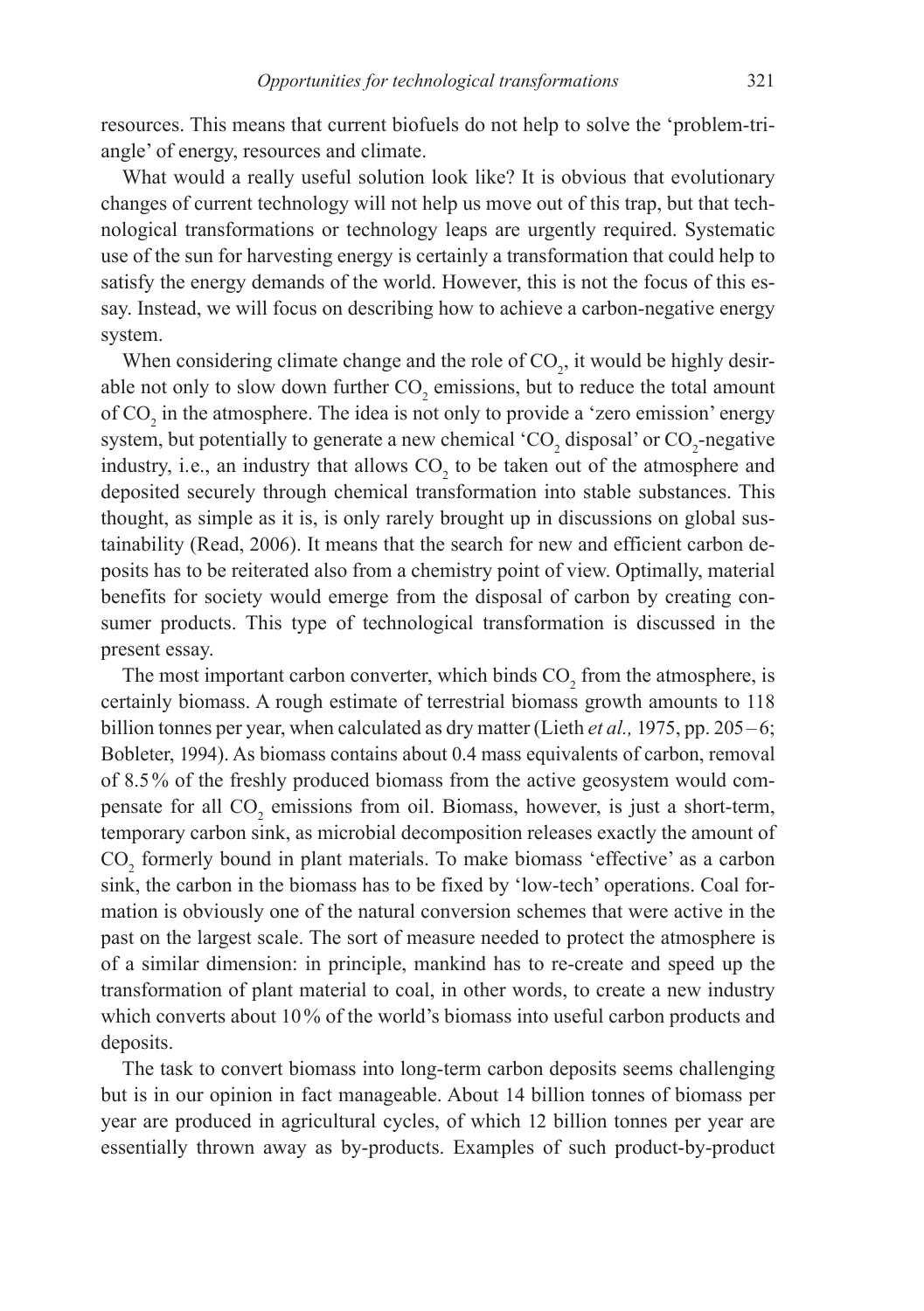pairs are grains and straw, orange juice and peel, or oil seed and the rest of the plant. Even in an industrial country like Germany, the treatment of highly defined waste biomass such as from sugar-beads (4.3 million tonnes sugar per year), rapeseed production (3.5 million tonnes oil per year), or clarification sludge (3.0 million tonnes per year) could potentially lower German  $CO_2$  emissions by about 10%. Most impressive are the big contributors: for every 100 million tonnes of Brazilian sugar produced per year, about 1 billion tonnes of bagasse (fibre left over after sugar extraction) are thrown away and burned. Considering that only one product of one country could significantly contribute to reductions in  $CO_2$  emissions, the use of such waste products seems promising. It is important to stress that not the main but the by-products of agro-industry and foodcrop cultivation are used. This means that there is no competition between food and energy production, yet rather a synergy between the two consumption pathways.

Besides laying the 'raw material base', the 'technology base' also has to be created. Work on 'carbonization' is still a rare, but luckily growing, research topic. Geological coalification, i.e., the transformation of plant material to coal, is not the 'hot charring', as practiced by a charcoal burner, but rather a more effective 'cold' coalification, which occurs on the timescale of some hundred (peat) to hundred million years (black coal). Due to its slowness, it is usually not considered in renewable energy exploitation schemes or as an active sink in the global carbon cycle.

Different technical solutions have been tested to imitate coal formation from carbohydrates employing faster chemical processes. Classical 'hot charring', as practiced by a charcoal burner, is technologically restricted to a high-value starting product such as dry lignocellulosic materials (essentially wood). All other plant waste, especially leaves, fine fragments, and all wet plant and bacterial waste are not directly suitable for classical charring. Nowadays, a great variety of pyrolysis<sup>1</sup> technologies, including hydrous pyrolysis<sup>2</sup>, are available which can transform biomass feedstock into biochar<sup>3</sup>, gases, and/or liquids. There are also more modern biomass technologies such as biomass-to-liquid (BtL) to transform biomass into biofuels. These, however, require high input in equipment, process management or feedstock treatment, and they may even release significant amounts of greenhouse gases.

<sup>&</sup>lt;sup>1</sup> Pyrolysis refers to the chemical decomposition of material through extreme heat.

<sup>2</sup> Hydrous pyrolysis refers to pyrolysis in the presence of water. Water reduces the required energy to break down components during pyrolysis.

<sup>&</sup>lt;sup>3</sup> Biochar is a charcoal produced from any kind of biomass. For examples of biochar production technologies see http://www.pronatura.org/projects/green\_charcoal.pdf, http://www.eprida.com, http://www.enertech.com/techno logy.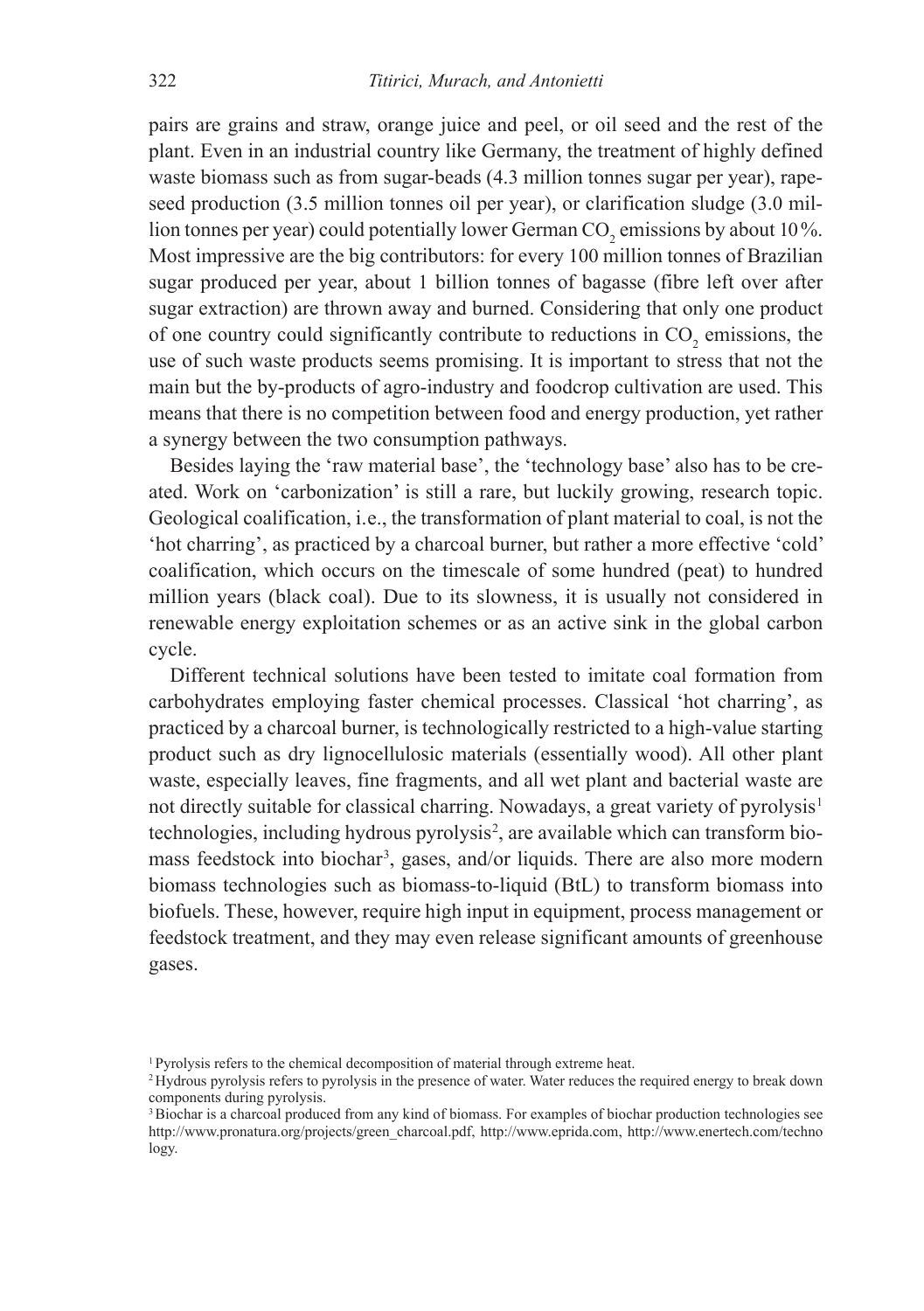### *Hydrothermal carbonization*

Application of 'geological' conditions, i. e., weakly acidic pH values and exclusion of oxygen in closed deposits at high pressures and moderately high temperatures in water, leads to so-called hydrothermal carbonization (HTC) (see Fig. 1). HTC is an especially promising process as regards conditions, costs, efficiency and even ecology. Modern versions release practically no greenhouse gases and allow close to 100 % binding of the carbon from the biomass in the final product. First experiments were carried out by Bergius, who described the hydrothermal transformation of cellulose into coal-like materials as early as 1913 (Bergius *et al.,* 1913). More systematic investigations were performed by Berl and Schmidt, who alternated the source of biomass and treated the different samples in the presence of water at temperatures between  $150^{\circ}$ C and  $350^{\circ}$ C. Their series of papers published in 1932 summarized contemporary knowledge about the emergence of biocoal synthesis (Berl *et al.,*1932 a; Berl *et al.,*1932 b). Later, Schuhmacher, Huntjens and van Krevelen (1960) analysed the influence of acidity on the outcome of the HTC reaction and found large differences in the decomposition schemes, as identified by the carbon to hydrogen to oxygen ratios of the final product.

| HTC: | $C_6H_{12}O_6$<br>carbohydrate |  | $\rightarrow$ C <sub>6</sub> H <sub>4</sub> O <sub>2</sub><br>'biocoal'                                                                                                       | $+$ | 4H <sub>2</sub> O<br>water |
|------|--------------------------------|--|-------------------------------------------------------------------------------------------------------------------------------------------------------------------------------|-----|----------------------------|
|      | carbohydrate oxygen            |  | Charring: $3 C6H12O6$ + 16 O <sub>2</sub> $\rightarrow$ C <sub>6</sub> H <sub>2</sub> O + 14 CO <sub>2</sub> + 4 CO + 17 H <sub>2</sub> O<br>'biochar' combustion gases water |     |                            |

**Fig. 1.** Chemical principle of hydrothermal carbonization (HTC) as opposed to classical charring. HTC: under temperature and catalysis, carbohydrates (here glucose) are converted into biocoal and water only. Charring: carbohydrates are partly burned in presence of oxygen ('pyrolysis'), leaving a char residue and combustion gases. The sum formula of biocoal and biochar are simplifications and depend largely on the reaction conditions. The carbon efficiency (i. e., the proportion of carbon that is converted into the end product) of HTC is close to 1, while in biochar formation carbon efficiency is only about  $0.20 - 0.35$  due to the presence of oxygen.

A renaissance of such experiments started recently with reports on the low temperature  $(\leq 200 \degree C)$  hydrothermal synthesis<sup>4</sup> of carbon spheres using sugar or glucose as a starting product (Wang *et al.,* 2001; Sun *et al.,* 2004). Recently, it was found that the presence of metal ions can accelerate this type of reaction. This catalysation shortens the reaction time to some hours and directs the synthesis towards

<sup>4</sup> Hydrothermal synthesis refers to the synthesis of material from liquid solutions.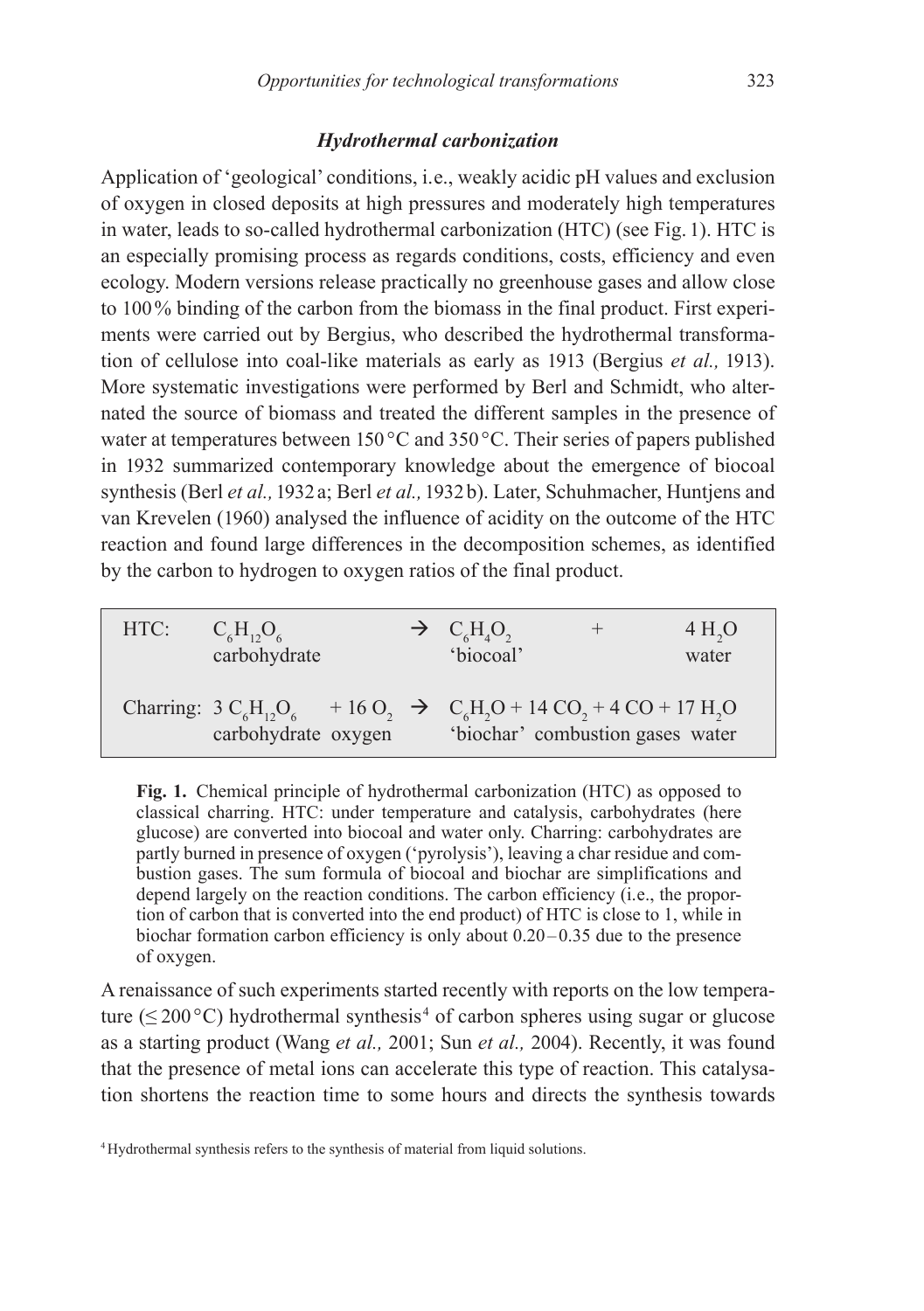various morphologies and carbon structures (Qian *et al.,* 2006; Yu *et al.,* 2004; Cui *et al.,* 2006). It was also investigated whether the presence of ternary components in complex biomass (such as orange peel or oak leaves) alters the properties of the synthesized carbon structures (Titirici *et al.,* 2007; Titirici *et al.,* 2007 b). Unexpectedly, it was found that the presence of these components improved the properties of the end products for certain applications: benefits such as a smaller structural size of carbon dispersions and porous networks, higher hydrophilicity of the surfaces and higher capillarity emerged. These properties are especially important if biocoal is used in soil applications to increase water and nutrient storage capacity.

This acceleration of HTC for coalification makes the process a considerable, technically attractive alternative to other currently discussed carbon sequestration techniques (such as biomass burning combined with carbon capture and storage), applicable at the required scale of billion tonnes of carbon sequestered per year.

To summarize the outcome of the scientific optimization trials, catalysed HTC just requires heating of a biomass dispersion under weakly acidic conditions in a closed reaction vessel for two to twenty-four hours at a temperature of around  $200^{\circ}$ C. This is indeed an extremely simple, cheap and easily scalable process.

HTC also has a number of other practical advantages. Once activated, HTC is a spontaneous, exothermic process. It liberates 10 to 30 % of the chemical energy stored in the carbohydrates throughout dehydration (depending on conditions; this is due to the high thermodynamic stability of water). The exothermic character was already described in the first work on HTC by Bergius who warned of the violent character of the reaction! HTC also inherently requires wet starting products or wet biomass as effective dehydration only occurs in the presence of water. Since coal binds water only marginally, the final carbon can easily be filtered off the reaction solution. This way, drying schemes or more demanding isolation procedures can conceptually be avoided (even when using very wet starting products such as freshly harvested algae). Under acidic conditions and below 200 °C, most of the original carbon is recovered as solid biocoal. Carbon structures produced with HTC, either for deposit or material use, are therefore highly  $CO_2$ -efficient. Large-scale technical solutions for HTC have been developed but are not yet available on the market.

## The vision of decentralized CO<sub>2</sub>-sequestration plants and potential CO<sub>2</sub>-negative products

The simple, cheap, and scalable process of HTC in principle allows the layout of machines operating in a communal or decentralized context, and even mobile, container-type machines can be considered. For rough numbers supporting this vision, it is to be remembered that HTC is inherently exothermic and therefore an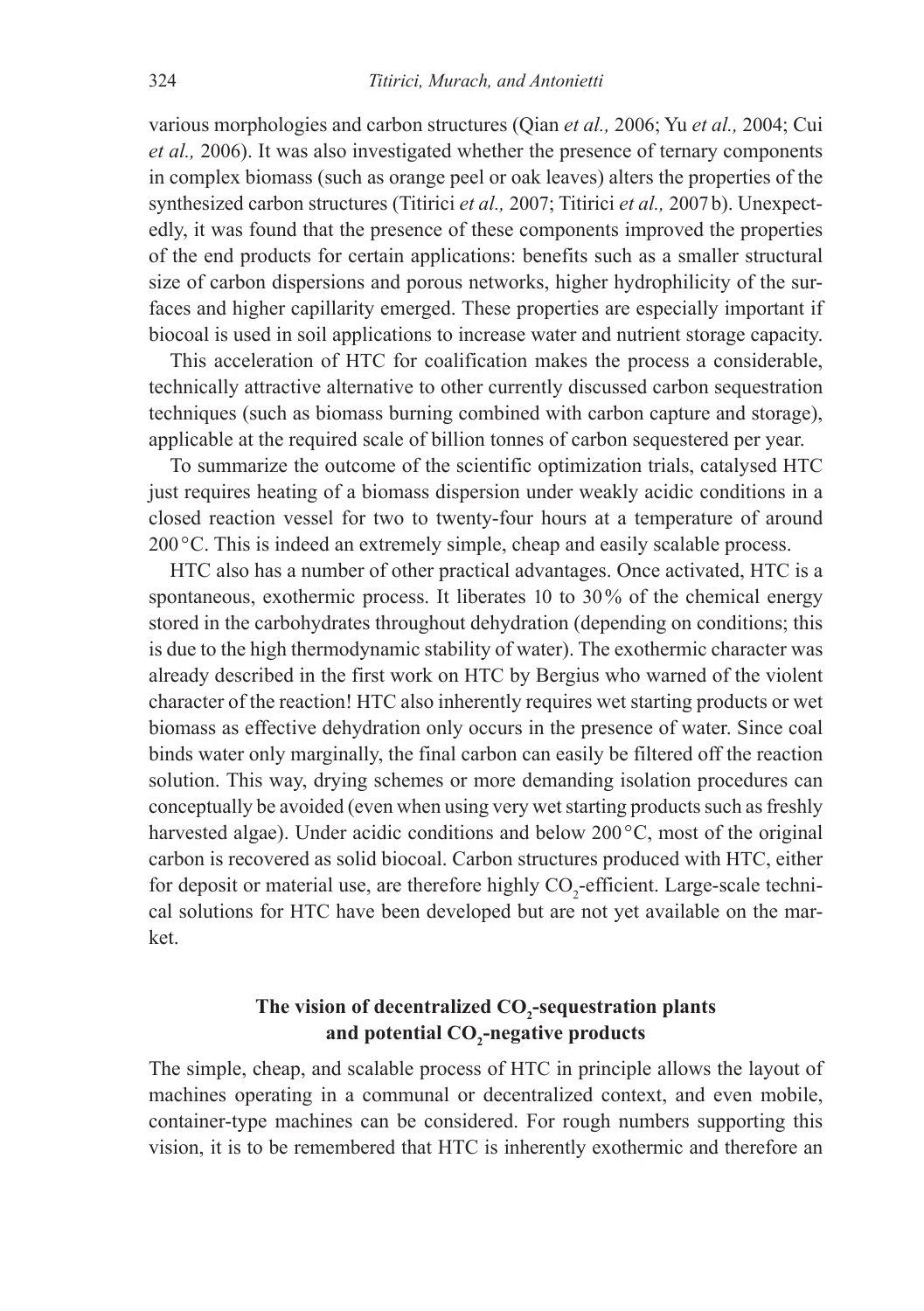energetically 'free' process, but requires that the biomass is heated to  $200^{\circ}$ C at the beginning. The latter can in principle be combined with the cooling of the coal and water mixture at the end. Since this type of heat management can only be efficiently implemented for a machine of a certain size, energy management plus machine investment costs define the optimal level of decentralization. In our opinion, a 'lowtech' realization will have the size of a relatively large container, which could convert 2000 –10 000 tonnes of biomass per year to coal. Around 2000 tonnes of biomass are typically produced on a land area of 200 hectares (or  $2 \text{ km}^2$ ), which means that bioenergy generation and carbon sequestration including transport pathways could easily be a decentral or rural measure. HTC can therefore be considered as a communal, agricultural or forestry task rather than a typical industrial operation, with many machines working in parallel. To compensate the amount of  $CO<sub>2</sub>$  produced globally by burning fossil fuels each year, about two million HTC machines would be needed (much less than the number of waste water treatment plants in the world or the number of new cars sold in Germany every year).

But what can be done with all this biocoal? Biocoal generated by HTC is a product with a spectrum of possible uses. Biocoal is, for instance, a high quality energy carrier, which is easy to store and rather safe to handle and transport at the same time. Its calorific value is typically between 24 and 32 MJ/kg, which is much higher than that of low quality coal. In contrast to fresh biomass, storage is not complicated by the risk of mould, ignition or decomposition. It is also an advantage that biocoal is artificially produced: the HTC process can be directed to produce coal fuels with special properties, for instance, a very low ash content, a sulphur-free character, or a very fine particulate morphology. Thus, it can be burned for local energy or heat demand or used for industrial operations such as steel manufacturing, where high quality coal is needed and marketed. Such operations are clearly meaningful for less developed countries as they can replace expensive energy imports and can create a distinct base of wealth through trading biocoal at local levels. For the chemical industry, HTC coal (as all coal) can be transformed via gasification and the Fischer-Tropsch process into oil intermediates, thus keeping the chemical industry running like it does today. The Fischer-Tropsch process, however, is rather inefficient: only about 50 % of the primary chemical energy ends up in liquid fuel. Nevertheless, this can be economically meaningful, assuming an oil price close to USD 100 per barrel. However, this application of biocoal 'only' satisfies the need of the chemical industry for raw materials and the demand of the transportation sector for liquid fuels. All these operations are  $CO_2$ -neutral and can replace fossil resources, but they are definitely not  $CO_2$ -negative.

For the desired CO<sub>2</sub>-negative products, biocoal has to be applied in long-lasting, large-scale material applications. Employing it as a construction additive to improve concrete building materials or pavements (where currently waste products of the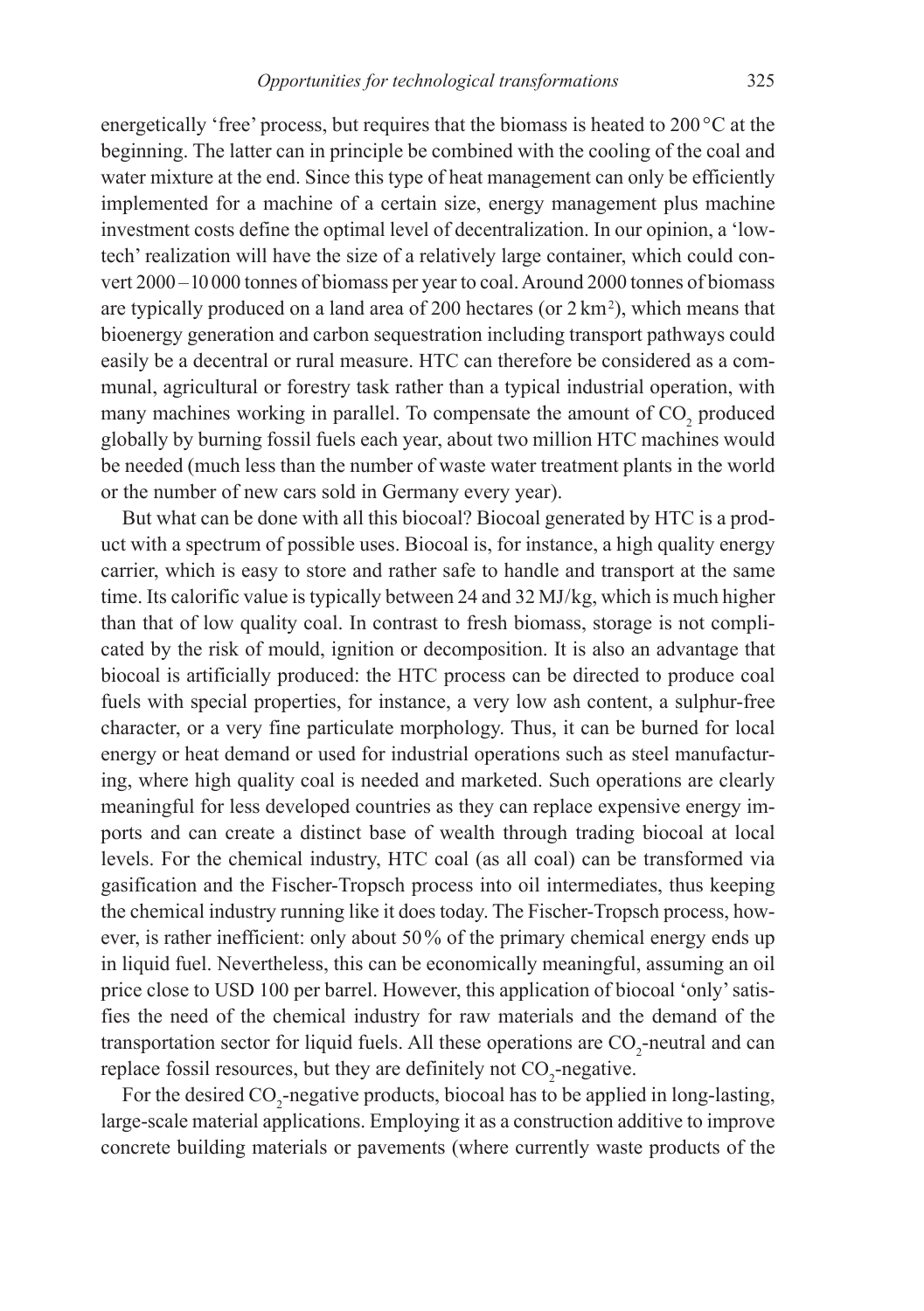oil industry are used) is certainly one option. Even more promising is its use as 'sorption coal' for the purification of drinking water and the improvement of soil.

'Carbonaceous soil' is presumably the largest active carbon sink of the Earth system. The highest carbon concentrations in the soils are generally found in the northern, colder latitudes rather than the tropics.<sup>5</sup> The only exceptions are the Amazonian dark earths, called 'terra preta', which have up to 70 times higher soil carbon contents than the surrounding soils (Glaser, 2007). Interestingly, the organic matter of these soils does not originate from natural biomass litter but from large amounts of charred materials, the residues from biomass burned many hundreds of years ago by pre-Columbian Indians (Sombroek *et al.,* 2004). The 'terra preta' soils are highly fertile: they exhibit high nutrient storage, retention capacity and base saturation (Titirici *et al.,* 2007 a; Titirici *et al.,* 2007 b) due to the physical sorption and textural properties of the charcoal. These carbon fractions have remained in the soil because they are not easily decomposed (Lehmann *et al.,* 2003; Glaser *et al.,* 2002).

Soil researchers have already proposed the 'terra preta' concept, which involves using artificial biocoal to enrich soil, creating a potential carbon sink of global dimensions and improving soil quality and plant growth at the same time. Biocoal production is more effective at sequestering carbon than the natural carbon fixation by affore station, which is accepted as a carbon offset measure under the Kyoto Protocol (see Liverman, this volume). In contrast to fixing carbon in soil biomass, fixing it in the form of coal is a lasting solution: lignite or black coal (contrary to peat) is hardly biodegradable. The question of potential destabilization of coalified carbon is currently being assessed in more detail (Cheng *et al.,* 2006).

The combination of biocoal production for energy and 'terra preta' use may therefore be seen as a perspective for mitigation of climate change and restoration of abandoned land. Instead of clearing the rainforest for questionable palm-oil production (Pearce, 2005, p. 19), a 'carbon-reinforced rainforest' would produce even more energy, stored in wood or coal, while being  $CO_2$ -negative and supporting biodiversity at the same time. A non-linear benefit results from a 'biological amplification' of the original chemical efforts. It is estimated that 10 tonnes of biocoal per hectare are sufficient to remarkably improve depleted soil. Consequently, larger amounts of carbon can be bound in the growing biomass, which can then be used as a  $CO_2$ -neutral energy source. The scientific development of methods to adjust biocoal properties might accelerate and improve this process and thereby secure the productivity of farmland even under altered climatic conditions. The demand for such carbonaceous soil additives easily sums up to billions of tonnes per year and also represents a high economic value.

5 http://biocharfund.com/index.php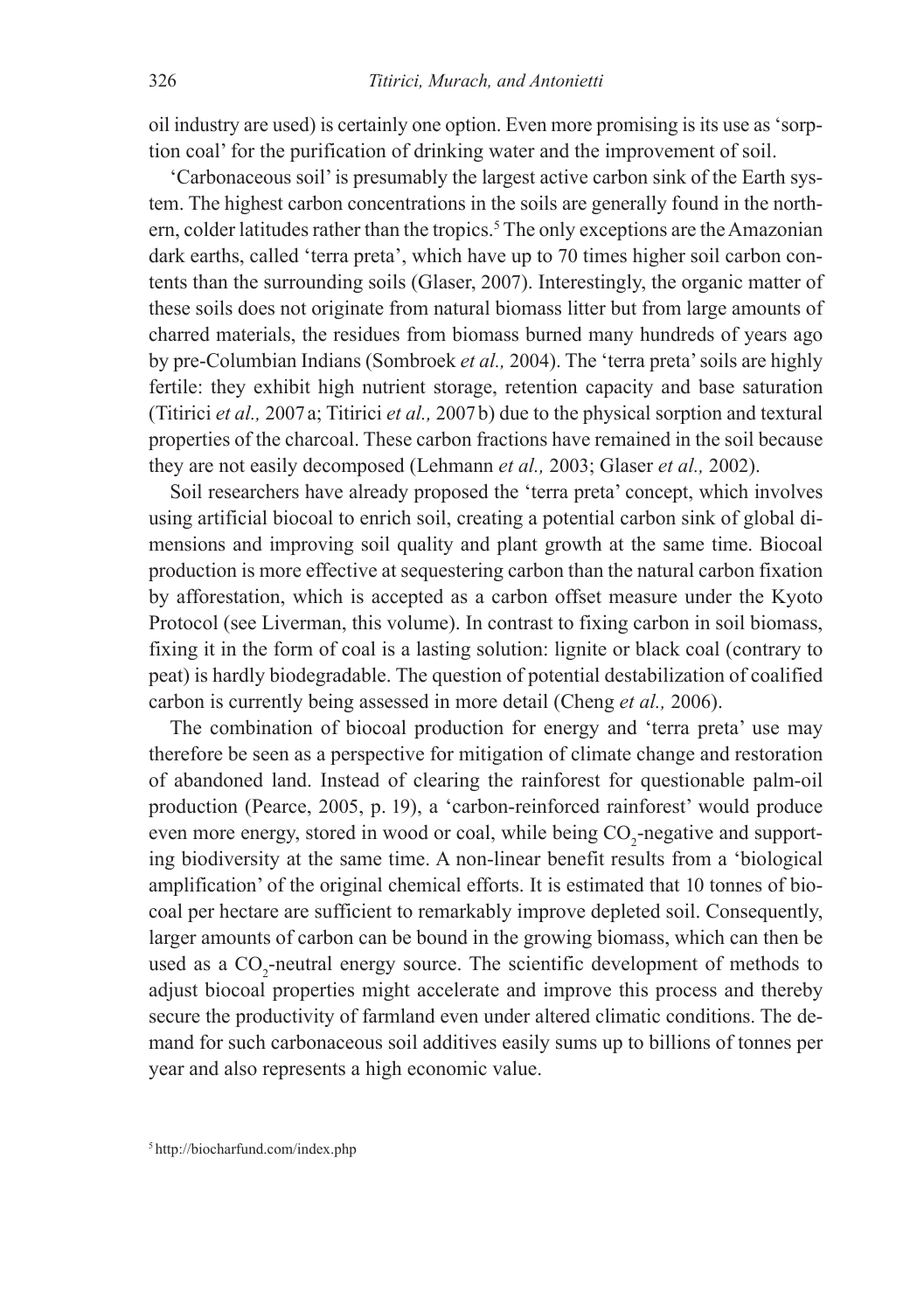### **Economic and socio-economic impacts**

Is this solution economically feasible? The question is especially pertinent in the case of applying HTC biocoal as a soil additive, given that the generated carbon is essentially just 'thrown away'. We have calculated that spending just 10 % of our current expenses on oil might be sufficient to compensate the global annual emissions of fossil  $CO<sub>2</sub>$  by biocoal production. This calculation assumes carbon fixation costs of USD 75 per tonne, a target that in our opinion can be met. (HTC is essentially just heating an aqueous dispersion, a process that generates part of the energy itself). These cost estimates do not take into account the added value for the geosystem or agriculture. Lehmann (2007) concluded that biochar sequestration by classical charring technology in conjunction with bioenergy generation from pyrolysis becomes economically attractive when the value of avoided  $CO_2$  emissions reaches USD 37 per tonne (equal to about USD 130 per tonne biochar). This is cheaper than the presumed costs for carbon capture and storage technology (Enkvist *et al.,* 2007). The economic attractiveness might be further improved if biocoal is sold as a soil conditioner, as it is already done with peat for ornamental gardens in home improvement stores.

The cost of using biocoal as a soil additive would have to compete with the cost of using it as fuel or as raw material for the Fischer-Tropsch process. Within subsidy schemes like the German Renewable Energies Act biocoal is classified as a renewable fuel. Therefore, biocoal from waste would probably first be used in heavily subsidized power stations. Balancing or lowering subsidies to allow for the use of biocoal in soil applications is a potential political countermeasure that would also save taxpayers' money.

As discussed above, biocoal generation can be considered a communal, agricultural or forest operation. The end-products of HTC, i. e., biocoal and fertilizer (gained as a side product from the mineral part of the plants), have to be marketed where they compete with other fuels or other fertilizers. If the market is regulated properly, the small-scale technology of biocoal production seems to be extraordinarily eligible for developing countries. The combination of high amounts of low value biomasses, large areas of poor and abandoned soils, high growth potential, and high relevance of bioenergy in the tropics particularly fit the biocoal approach. Current non-sustainable markets could therefore easily be transformed into sustainable ones, especially in tropical regions. The classical biochar concept has already been adopted by organizations like Pro Natura International<sup>6</sup> or the Biochar Fund, which is dedicated to fighting hunger, energy poverty, deforestation and climate change.7

<sup>6</sup> http://www.pronatura.org/index.php?lang=en&page=index

<sup>7</sup> http://biocharfund.com/index.php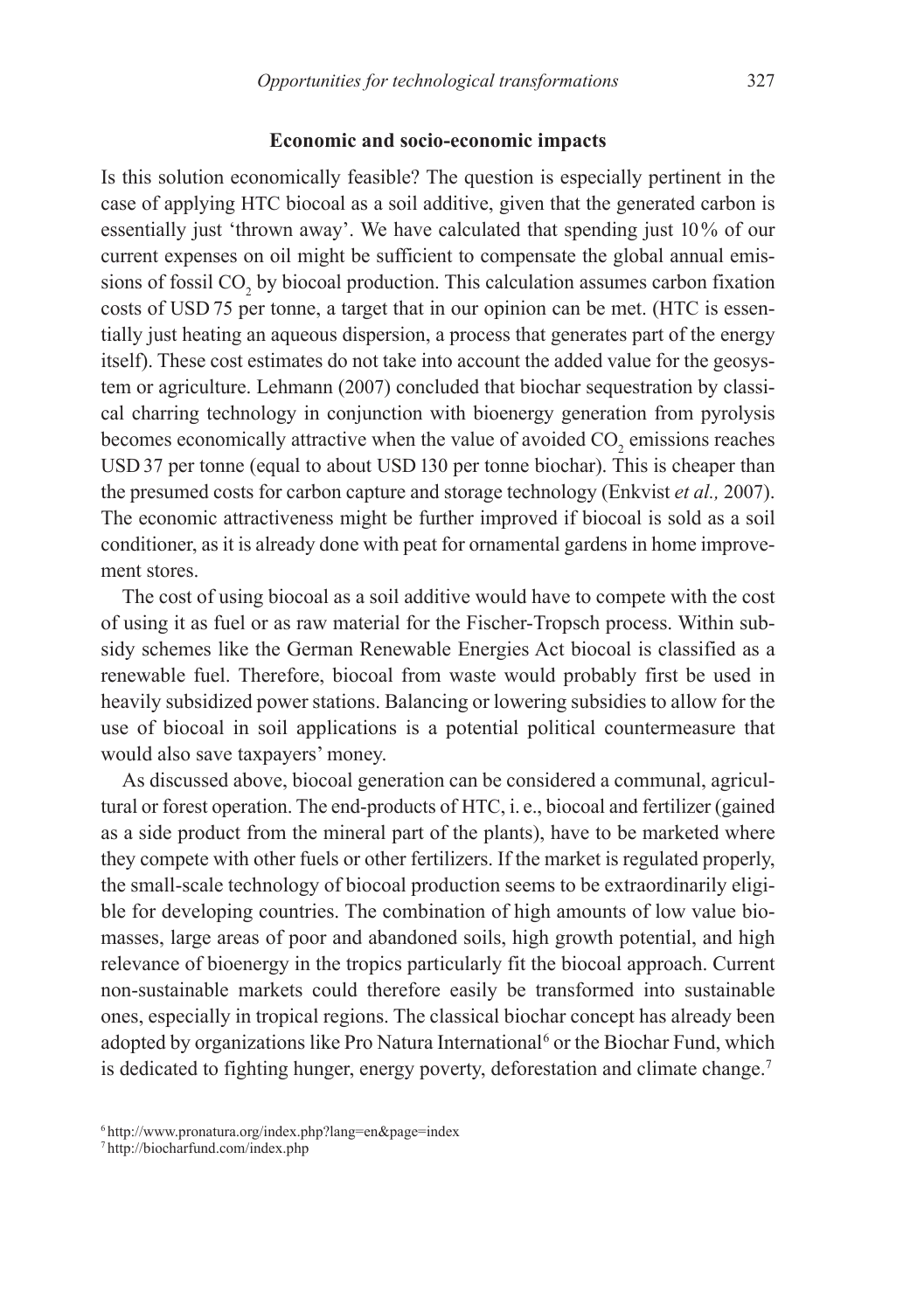HTC in combination with modern biomass production schemes (such as agroforestry and agro-industrial cultivation of algae) may lead to significantly higher productivity on agricultural soils, restoration of abandoned areas, and an expansion of bioenergy options. 'Slash and char' instead of 'slash and burn' (Steiner, 2007) not only reduces anthropogenic  $CO_2$  emissions by providing biochar as a long-term carbon sink, it also improves soil fertility and yield potential. Biocoal from HTC potentially allows farmers in many eco-regions (not only in the humid tropics) to escape from the cycle of declining productivity and soil degradation, which result from shortened fallow periods. Continuous cultivation or cultivation with only very short fallow periods may be possible (Steiner, 2007). Permanent cropping with higher yields and income instead of shifting cultivation might significantly change economics and politics of agriculture.

In this way, HTC may represent a technology leap out of the 'problem triangle' composed of accelerating climate change and the growing demand for energy and raw materials. Optimally, this new technology would allow for a transition without violating social and human-rights issues, exerting a major economic impact and strongly benefitting poor countries rich in biomass and other rural areas of this planet.

### **Summary**

This essay presented the concept of a 'CO<sub>2</sub>-negative industry' based on agricultural and forest waste, which, in principle, has the potential to counterbalance  $CO_2$  emissions produced by using fossil fuels. In this way, passive utilization of the atmosphere as a sink could be replaced by 'atmospheric management' that can deliberately control the  $CO_2$  level. Bioenergy and bio-raw-material production might also resolve a number of energy and resource problems, even though it will not be enough to meet all of our energy needs. For a complete solution to our energy problem we will still need to transform our fossil-fuel-based industry into a renewable energy system. In the vision presented here, waste biomass is converted in a highly decentralized fashion on the community scale, potentially by hydrothermal processes, into valuable carbon products that are safe and have long natural lifetimes. We considered the case of biocoal as a soil additive, a use which holds promise for applications worldwide and potentially to brings about 'biological amplification' through increased soil fertility. There are also a large number of other options for the use of biocoal that are worth analysing, such as the purification of drinking water by sorption coals or the improvement of building materials by carbon additives. These options could reach a scale and importance similar to that of soil applications.

However, the most important message is that such technology truly has the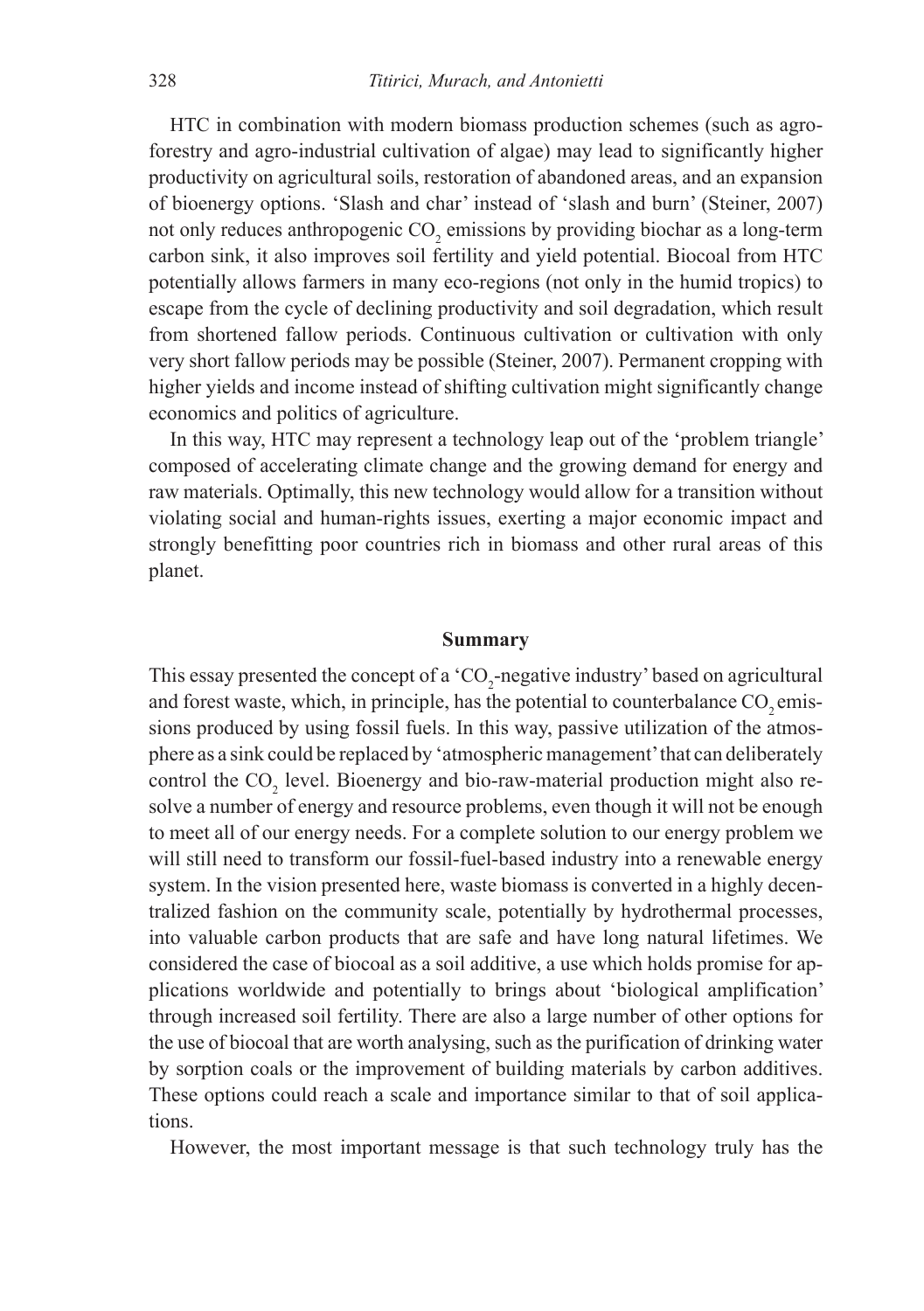potential to be implemented, as it does not hurt or violate current political or economic interests. The creation of an *additional* industrial scheme that compensates the imbalance caused by currently applied processes while creating *additional* value and products is usually accepted. The reason is that it is in line with the impetus of society, and it does not ask for cutbacks or modification of behaviour. Clearly, it does not change the 'name of the game' but sustains further economic growth.

#### **References**

- Bergius, F. and Specht, H. (1913). *Die Anwendung hoher Drucke bei chemischen Vorgängen und eine Nachbildung des Entstehungsprozesses der Steinkohle.* Halle a. S.
- Berl, E. and Schmidt, A. (1932 a). *Justus Liebigs Annalen der Chemie.* **493,** 97–152.
- Berl, E., Schmidt, A. and Koch, H. (1932 b). Über die Entstehung der Kohlen. *Angewandte Chemie,* **45** (32), 517–19.
- Bobleter, O. (1994). Hydrothermal degradation of polymers derived from plants. *Progress in Polymer Science*, 19(5), 797–841.
- Cheng, C. H., Lehmann J., Thies, J. E., Burton, S. D. and Engelhard, M. H. (2006). Oxidation of black carbon by biotic and abiotic processes. *Organic Geochemistry,*  **37**(11), 1477– 88.
- Cui, X., Antonietti, M. and Yu, S.-H. (2006). Structural effects of iron oxide nanoparticles and iron ions on the hydrothermal carbonization of starch and rice carbohydrates. *Small,* **2**(6), **756**-9.
- Enkvist, P. A., Nauclér T. and Rosander, J. (2007). A cost-curve for greenhouse gas reduction. *The McKinsey Quarterly,* **1,** 35 – 45.
- Glaser, B. (2007). Prehistorically modified soils of central Amazonia: a model for sustainable agriculture in the twenty-first century. *Philosophical Transactions of the Royal Society B,* **362** (1478), 187– 96.
- Glaser, B., Lehmann, J. and Zech W. (2002). Ameliorating physical and chemical properties of highly weathered soils in the tropics with charcoal – a review. *Biology and Fertility of Soils,* **35** (4), 219 – 30.
- Gustavsson, L., Börjesson, P., Johansson, B. and Svenningsson, P. (1995). Reducing CO<sub>2</sub> emissions by substituting biomass for fossil fuels. *Energy,* **20** (11), 1097–113.
- *IPM International Petroleum Monthly.* Available at http://www.eia.doe.gov/ipm/supply. html.
- Lehmann, J. (2007). Bio-energy in the black. *Frontiers in Ecology and the Environment,* **5** (7), 381–7.
- Lehmann, J., da Silva, J. P., Steiner, C. *et al.* (2003). Nutrient availability and leaching in an archaeological anthrosol and a ferralsol of the central Amazon Basin: fertilizer, manure and charcoal amendments. *Plant and Soil*, **249**(2), 343–57.
- Lieth, H. and Whittaker, R. H., eds. (1975). *Primary Productivity of the Biosphere.*  Berlin.
- McKinsey & Company (2007). *Cost and Potentials of Greenhouse Gas Abatement in Germany.* Available at www.mckinsey.com/clientservice/ccsi/pdf/Costs\_And\_Poten tials.pdf.
- Pearce, F. (2005). Forests paying the price for biofuels. *New Scientist,* **188** (2526).
- Powlson, D. S., Riche, A. B. and Shield, I. (2005). Biofuels and other approaches for decreasing fossil fuel emissions from agriculture. *Annals of Applied Biology,*  **146** (2), 193 – 201.